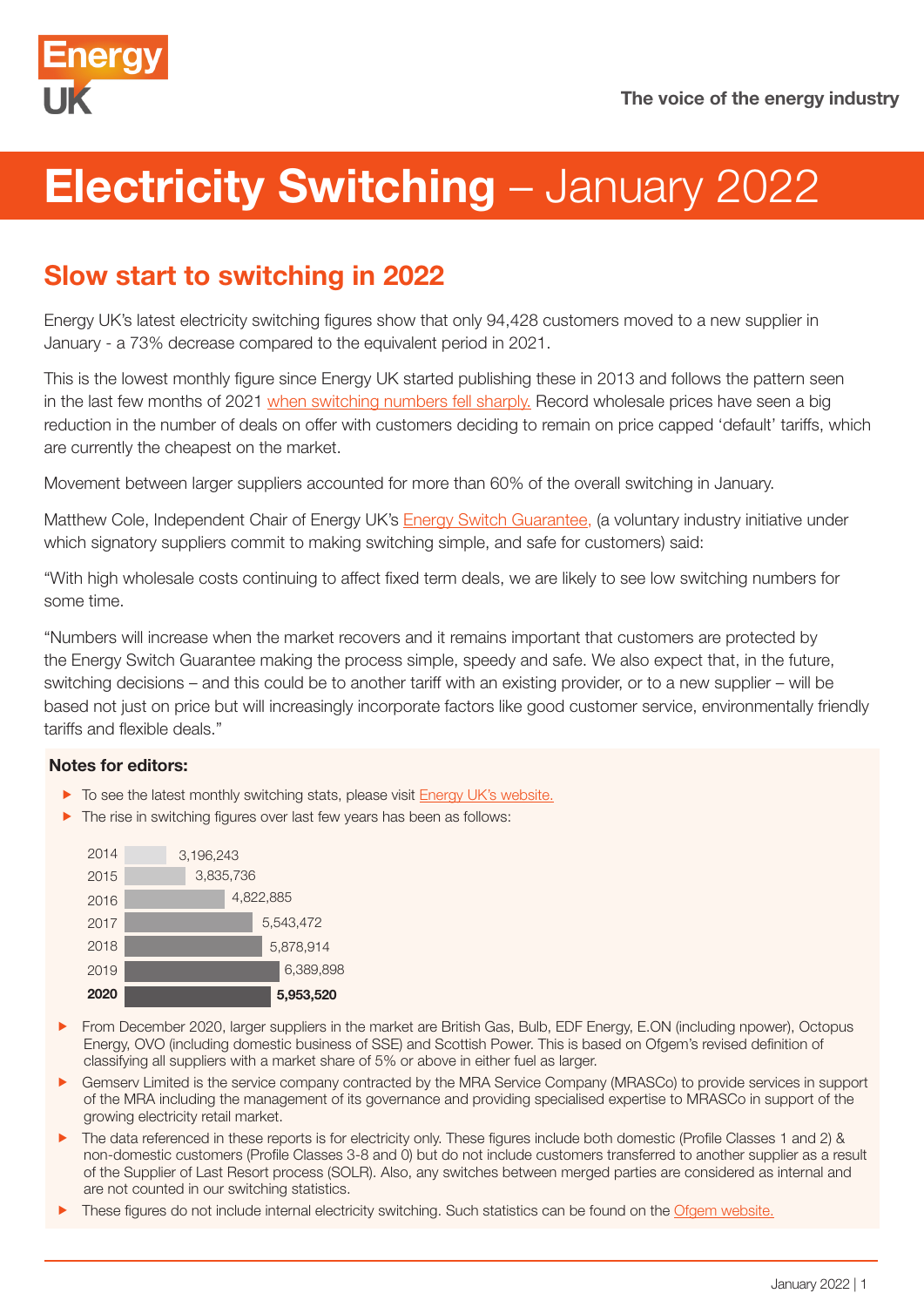## Change of Supply Event

A 'Change of Supply Event' is the industry term for describing when a domestic or non-domestic customer switches from one supplier to another. The total number of electricity switches in 94,428 (73% decrease from January 2021)



## Movement between supplier groups

In January 2022, of all switches:

- **16%** were from larger to small and mid-tier suppliers
- **19%** were from small and mid-tier to larger suppliers
- **61%** were between larger suppliers
- ▶ 4% were between small and mid-tier suppliers

### Movement between small and mid-tier and larger suppliers



Larger suppliers in the market include British Gas, Bulb, EDF Energy, E.ON (including npower), Octopus Energy, OVO (including the domestic business of SSE) and Scottish Power. Small and mid-tier suppliers consist of all the other suppliers who are licensed by Ofgem to supply electricity.